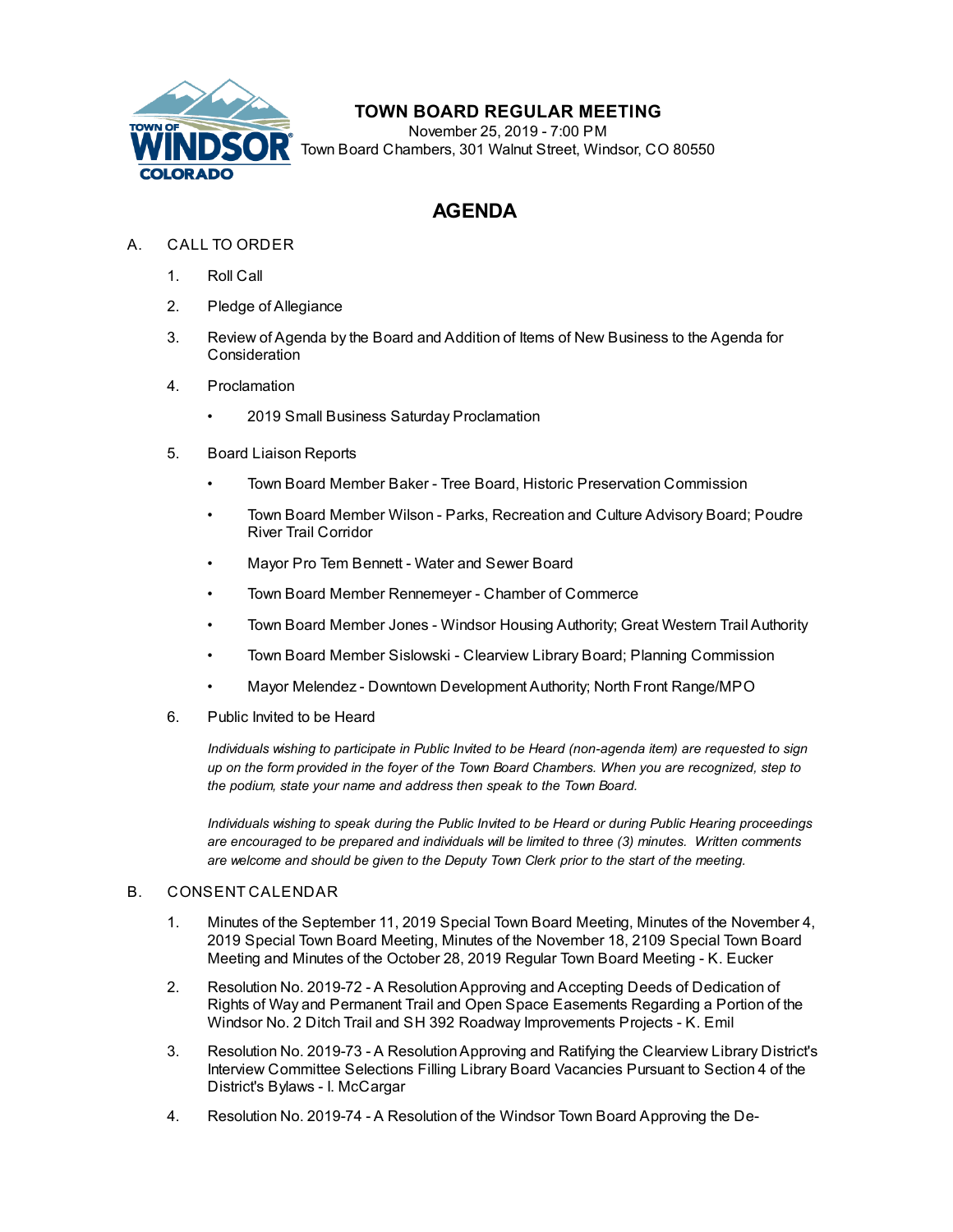Accession of Items from the Windsor Museum Collection - E. Lucas

- 5. [Resolution No. 2019-75 A Resolution of the Windsor Town Board Approving the Accessioning](file:///C:/Windows/TEMP/CoverSheet.aspx?ItemID=609&MeetingID=51) of Items to the Town of Windsor Museum Collection - E. Lucas
- 6. [Resolution No. 2019-76 A Resolution Approving Submission of an Application by the Town of](file:///C:/Windows/TEMP/CoverSheet.aspx?ItemID=614&MeetingID=51) Windsor for Energy and Mineral Assistance Grants from the Colorado Department of Local Affairs for the Backlots Alley Improvement Program - S. Hale
- 7. Resolution No. 2019-77 A Resolution Approving an Agreement for Extension of Time Between the Town of Windsor and Great Western Industrial Park Ownership Entities With [Respect to the Completion of a Secondary Access Road Serving the Great Western Industrial](file:///C:/Windows/TEMP/CoverSheet.aspx?ItemID=630&MeetingID=51) Park - I. McCargar
- 8. [Resolution No. 2019-78 A Resolution Pursuant to Section 9.1 \(A\) of the Windsor Home Rule](file:///C:/Windows/TEMP/CoverSheet.aspx?ItemID=633&MeetingID=51) Charter Reaffirming the Appointment of and Amending the Terms of Representation Between the Town of Windsor and Town Attorney Ian D. McCargar - I. McCargar
- 9. [Resolution No. 2019-79 A Resolution Reaffirming the Appointment of Shane Hale as Windsor](file:///C:/Windows/TEMP/CoverSheet.aspx?ItemID=634&MeetingID=51) Town Manager and Amending the Terms and Conditions of his Employment - I. McCargar
- 10. [Report of Bills October 2019 D. Moyer](file:///C:/Windows/TEMP/CoverSheet.aspx?ItemID=622&MeetingID=51)

## C. BOARD ACTION

- 1. [Outside Agency Funding Request Skyview School of STEM](file:///C:/Windows/TEMP/CoverSheet.aspx?ItemID=643&MeetingID=51)
	- Staff Presentation: Shane Hale, Town Manager
- 2. [Ordinance No. 2019-1597 An Ordinance Pursuant to Section 3.1 of the Town of Windsor](file:///C:/Windows/TEMP/CoverSheet.aspx?ItemID=644&MeetingID=51) Home Rule Charter Approving a Revision to the Boundries of Municipal Election Districts within the Town of Windsor, Colorado
	- Second Reading
	- Legislative Action
	- Ian McCargar, Town Attorney
- 3. Ordinance No. 2019 -1598 An Ordinance Repealing Subsection (b) of Section 10-11-20 of [the Windsor Municipal Code Concerning the Public Consumption of Alcohol within the Public](file:///C:/Windows/TEMP/CoverSheet.aspx?ItemID=611&MeetingID=51) Parks in the Town of Windsor
	- Second Reading
	- Legislative Action
	- Staff Presentation: Eric Lucas, Director of Parks, Recreation & Culture
- 4. Public Hearing Conditional Use Grant (CUG) for a Public Utility Installation Including [Transmission Lines and Substation - Thornton Farm 24 Property \(Avery Substation\) - Nicole](file:///C:/Windows/TEMP/CoverSheet.aspx?ItemID=631&MeetingID=51) Korbe, Public Service Company of Colorado, Applicant; and Jennifer Chester, Tetra Tech, Applicant's Representative
	- Quasi-judicial action
	- Staff presentation: Carlin Malone, Chief Planner
- 5. [Conditional Use Grant \(CUG\) for a Public Utility Installation Including Transmission Lines and](file:///C:/Windows/TEMP/CoverSheet.aspx?ItemID=632&MeetingID=51) Substation - Thornton Farm Annexation (Avery Substation) - Nicole Korbe, Public Service Company of Colorado, Applicant; and Jennifer Chester, Tetra Tech, Applicant's Representative
	- Quasi-judicial
	- Staff presentation: Carlin Malone, Chief Planner
- 6. [Public Hearing Resolution No. 2019-80 Final Major Subdivision Poudre Heights](file:///C:/Windows/TEMP/CoverSheet.aspx?ItemID=617&MeetingID=51) Subdivision 3rd Filing
	- Quasi-Judicial
	- Staff Presentation: Paul Hornbeck, Senior Planner
- 7. [Resolution No 2019-80 A Resolution Approving the Final Major Subdivision Poudre Heights](file:///C:/Windows/TEMP/CoverSheet.aspx?ItemID=618&MeetingID=51) Subdivision 3rd Filing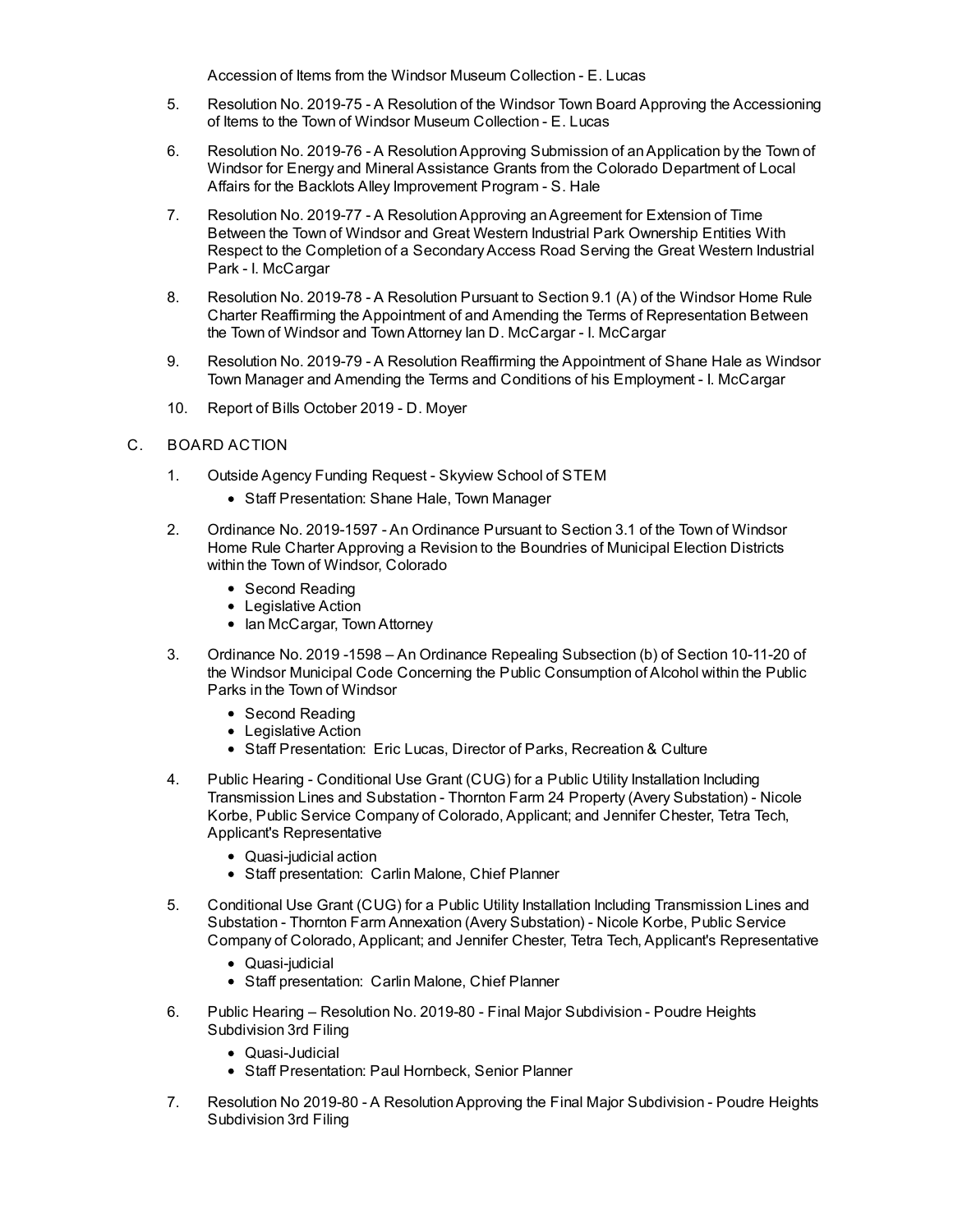- Quasi-Judicial
- Staff Presentation: Paul Hornbeck, Senior Planner
- 8. [Resolution No. 2019-81 A Resolution Approving a Final Site Plan for Poudre Heights](file:///C:/Windows/TEMP/CoverSheet.aspx?ItemID=619&MeetingID=51) Subdivision 3rd Filing
	- Quasi-Judicial
	- Staff Presentation: Paul Hornbeck, Senior Planner
- 9. [Resolution No. 2019-82 A Resolution of the Windsor Town Board in Favor of the Efforts of the](file:///C:/Windows/TEMP/CoverSheet.aspx?ItemID=636&MeetingID=51) Windsor Housing Authority in Seeking Financial Support From the Colorado Housing and Finance Authority With Respect to a Senior Housing Project Proposed for a Location Within the Town of Windsor, Colorado, and Specifying the Financial Support Available in Conjunction **Therewith** 
	- Legislative action
	- Staff presentation: Shane Hale, Town Manager
- 10. [Resolution No. 2019-83 A Resolution Approving a Settlement Agreement Between the Town](file:///C:/Windows/TEMP/CoverSheet.aspx?ItemID=615&MeetingID=51) of Windsor and the Poudre Tech Metropolitan District with Respect to Raw Water Dedication
	- Legislative Action
	- Staff Presentation: Shane Hale, John Thornhill, Ian D. McCargar
- 11. [Resolution No. 2019-84 A Resolution Approving Ultimate Support Systems Incentive](file:///C:/Windows/TEMP/CoverSheet.aspx?ItemID=625&MeetingID=51) Agreement
	- Legislative action
	- Staff presentation: Stacy Miller, Director of Economic Development
- 12. [Public Hearing 2020 Budget](file:///C:/Windows/TEMP/CoverSheet.aspx?ItemID=626&MeetingID=51)
	- Legislative Action
	- Staff Presentation: Dean Moyer, Director of Finance
- 13. Resolution No. 2019-85 A Resolution Summarizing Expenditures and Revenues for Each Fund, and Adopting a Budget for the Town of Windsor, Colorado, for the Calendar Year [Beginning on the First Day of January, 2020 and ending on the last day of December 2020,and](file:///C:/Windows/TEMP/CoverSheet.aspx?ItemID=627&MeetingID=51) Appropriating Sums of Money to the various Funds and Spending Agencies, in the amount and for the purpose as set forth below, for the Town of Windsor, Colorado, for the 2020 Budget Year
	- Legislative Action
	- Staff Presentation: Dean Moyer, Director of Finance
- 14. Resolution No. 2019-86 A Resolution Levying General Property Taxes for the Taxable Year [2019 to help defray the Costs of Government for the Town of Windsor, Colorado, for the 2020](file:///C:/Windows/TEMP/CoverSheet.aspx?ItemID=628&MeetingID=51) Budget Year, Weld County
	- Legislative Action
	- Staff Presentation: Dean Moyer, Director of Finance
- 15. Resolution No. 2019-87 A Resolution Levying General Property Taxes for the Taxable Year [2019 to help defray the Costs of Government for the Town of Windsor, Colorado, for the 2020](file:///C:/Windows/TEMP/CoverSheet.aspx?ItemID=629&MeetingID=51) Budget Year, Larimer County
	- Legislative Action
	- Staff Presentation: Dean Moyer, Director of Finance
- 16. [Resolution No. 2019-88 A Resolution for Supplemental Appropriation of Funds Appropriated](file:///C:/Windows/TEMP/CoverSheet.aspx?ItemID=635&MeetingID=51) but not Expended in 2019
	- Legislative Action
	- Staff Presentation: Dean Moyer, Director of Finance
- 17. [Finance Report September 2019](file:///C:/Windows/TEMP/CoverSheet.aspx?ItemID=621&MeetingID=51)
	- Staff Presentation: Dean Moyer, Director of Finance
- D. COMMUNICATIONS